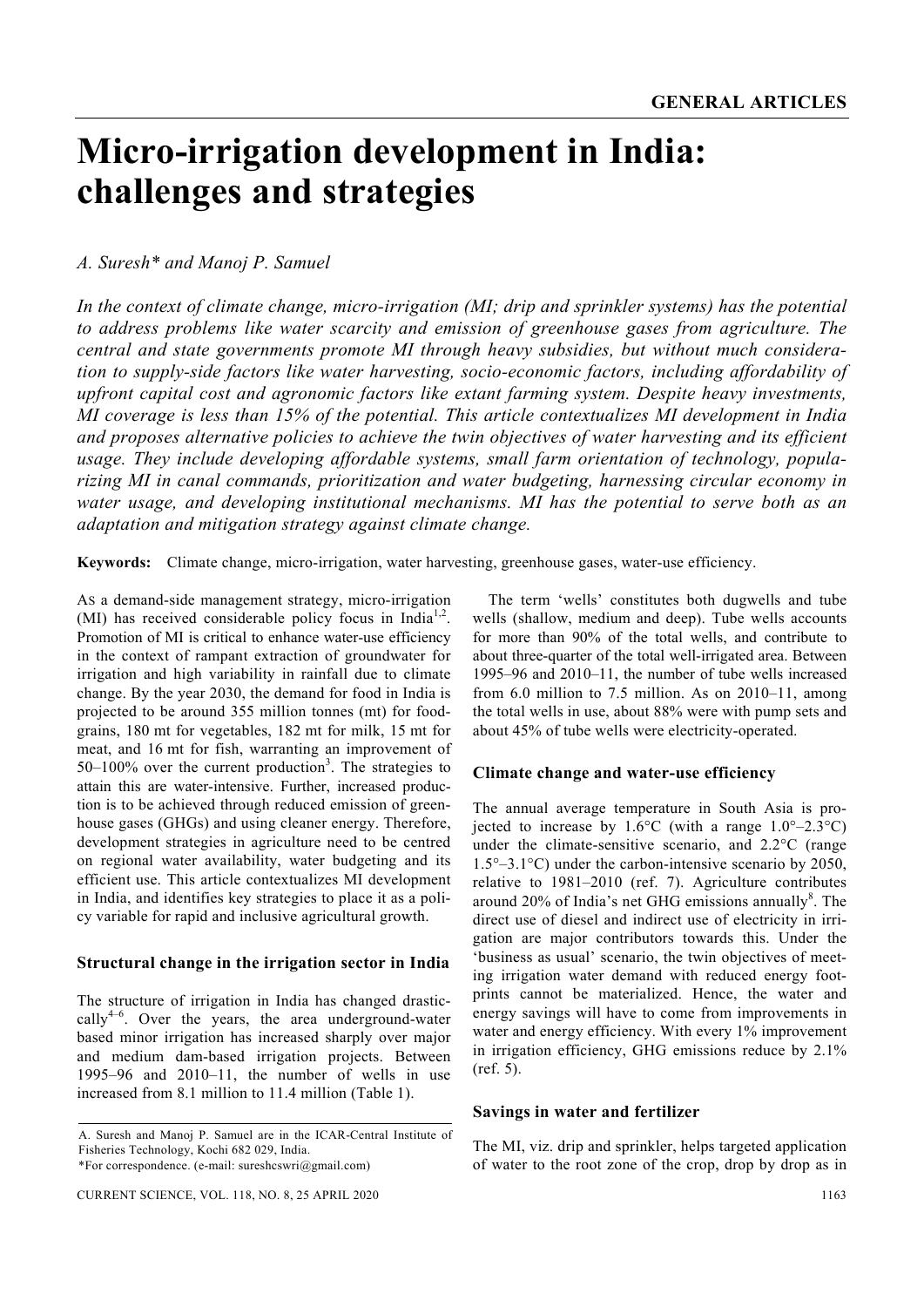| Year        | Total holding<br>(000) | Average<br>holding<br>size (ha) |                   | No. of wells in use $(^{6}000s)$ |        | No. of<br>wells not in<br>use $(^{6}000s)$ | No. of tube wells $('000s)$ |                     |       |
|-------------|------------------------|---------------------------------|-------------------|----------------------------------|--------|--------------------------------------------|-----------------------------|---------------------|-------|
|             |                        |                                 | With pump<br>sets | Without<br>pump sets             | Total  |                                            | Electricity-<br>operated    | Diesel-<br>operated | Total |
| 1995-96     | 115,580                | 1.41                            | 6.710             | 1.401                            | 8.111  | 3.159                                      | 2.989                       | 3.059               | 6,048 |
| $2000 - 01$ | 108,143                | 1.41                            | 7,377             | 1,430                            | 8,807  | 3,030                                      | 3.976                       | 3,032               | 7,008 |
| $2005 - 05$ | 100,849                | 1.31                            | 7.167             | 980                              | 8.147  | 2,801                                      | 4.421                       | 3,121               | 7.542 |
| $2010 - 11$ | 138,348                | 1.15                            | 10.100            | 1.316                            | 11.416 | 3,083                                      | 3,425                       | 4.067               | 7.492 |

Source: Compiled from the National Agricultural Censuses, https://agcensus.nic.in/.

the drip system or a spray of tiny droplets on crops akin to rainfall as in the sprinkler system, thereby achieving higher water application efficiency and distribution uniformity. The drip system is suitable for orchard crops like fruits, vegetables and plantation crops, whereas the sprinkler system is more suitable for field crops. MI increases water-use efficiency to the extent of 50–90% (refs 9, 10).

 In 2015–16, India applied about 27 mt of fertilizers on its farms. About 10–20 kg/ha of nitrogen nutrient applied is leached to reach the streams and other water bodies, including groundwater. With a potential savings in fertilizer application along with MI system of 25%, the savings in fertilizer usage and fertilizer subsidy are also significant. The associated benefits of savings in energy and fertilizer reduce cost of cultivation, leading to raised farm income<sup>11–13</sup>. MI also has the potential to bridge the increasing gap between irrigation potential created (IPC) and irrigation potential used, which stands at 22% of IPC as on 2012 (ref. 6).

## **Water policy: subsidized electricity and groundwater extraction**

Groundwater development in many states is unsustainable and has crossed 100%, where the annual groundwater usage is far beyond water recharges. Punjab tops the list with a groundwater development of 149%, followed by Rajasthan (140%; Figure 1). Heavy subsidy on electricity has favoured installation of deep tube wells, disregarding the hydrologic character of the locality<sup>14,15</sup>. Highly subsidized power and water prices have reduced the marginal cost of electricity and water, leading to inefficient usage. The groundwater is applied to the field by flood irrigation method with efficiency less than 40% (ref. 15). The competitive installation and deepening of bore wells and field application through flooding have led to several social, economic and ecological repercussions<sup>16</sup>.

## **Micro-irrigation development in India: current status**

MI in India is popularized with a subsidy component, by both the central and state governments. As on 2017, the area covered under MI is about 8.7 m ha, accounting for only about 13% of the potential. Maharashtra, Andhra Pradesh, Telangana, Karnataka and Gujarat together account for about 85% of total drip-irrigated area (Table  $2)^{17}$ . In case of sprinkler system, Rajasthan and Haryana top the list. Madhya Pradesh, Punjab and Haryana lag far behind compared to their potential. However, groundwater development in these states is more than 100%.

## *Micro-irrigation schemes*

In 2006, Government of India (GoI) started a centrally sponsored scheme (CSS) for MI. In 2010, CSS was enhanced in scope and renamed as National Mission on Micro Irrigation (NMMI), which was subsequently brought under the ambit of the National Mission on Sustainable Agriculture. In 2015, NMMI was brought as a scheme under the Prime Minister's Krishi Sinchayee Yojana (PMKSY). The scheme envisages providing endto-end solution to irrigation supply chain. The MI development was enhanced through budgetary supports. Union Budget 2017 announced allocation of Rs 7377 crores towards PMKSY. This constitutes an increase of about 42% over the revised estimates for the fiscal year 2016– 17. About 46% of this is set aside for the 'per drop more crop' component, which mainly focuses on the development of MI. The government has also proposed to create a MI fund with an initial corpus of Rs 5000 crores, to be mobilized by NABARD through market borrowings. Over and above the subsidy provided by the central government, the states add their share, taking the subsidy component to more than 80% of the capital costs.

# **Potential strategies for popularizing micro-irrigation**

## *Focusing on vulnerable areas and affordable systems*

Prioritization of locations to popularize MI, taking into consideration location-specific demand–supply scenario is warranted. The Central Ground Water Board, New Delhi classifies districts/taluks as safe, semi-critical, critical and over-exploited, depending on groundwater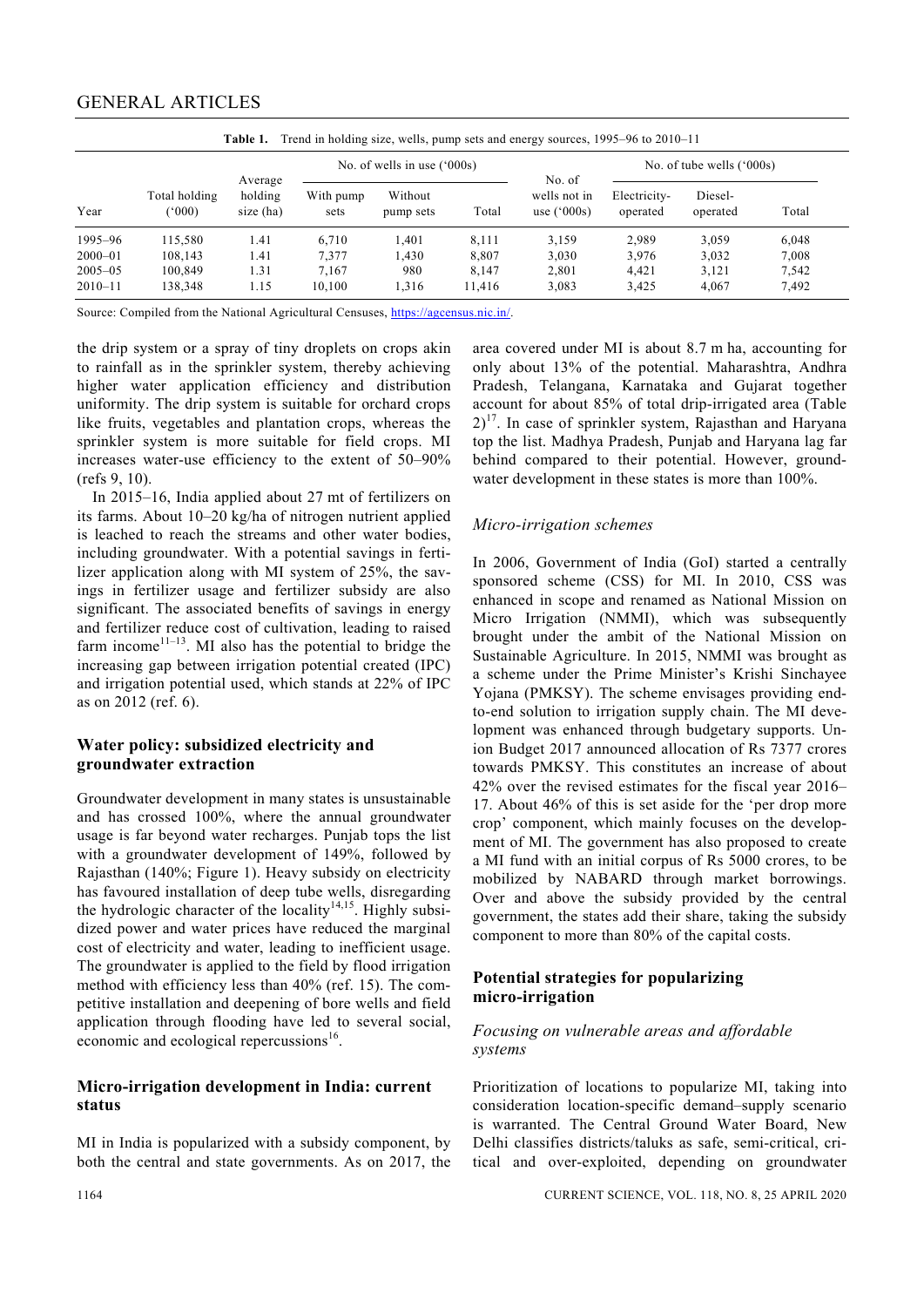|                      |                  |                           | Share to the state $(\% )$ |           |  |  |
|----------------------|------------------|---------------------------|----------------------------|-----------|--|--|
| State                | Area $('000 ha)$ | Share to all-India $(\%)$ | Drip                       | Sprinkler |  |  |
| Andhra Pradesh       | 1323.21          | 15.34                     | 71.99                      | 28.01     |  |  |
| Bihar                | 107.92           | 1.25                      | 9.04                       | 90.96     |  |  |
| Chhattisgarh         | 271.15           | 3.14                      | 6.67                       | 93.33     |  |  |
| Gujarat              | 1068.81          | 12.39                     | 50.01                      | 49.99     |  |  |
| Haryana              | 576.83           | 6.69                      | 4.27                       | 95.73     |  |  |
| Himachal Pradesh     | 7.82             | 0.09                      | 54.77                      | 45.23     |  |  |
| Jharkhand            | 20.75            | 0.24                      | 52.20                      | 47.80     |  |  |
| Karnataka            | 953.35           | 11.05                     | 51.08                      | 48.92     |  |  |
| Kerala               | 30.32            | 0.35                      | 75.46                      | 24.54     |  |  |
| Madhya Pradesh       | 430.66           | 4.99                      | 52.12                      | 47.88     |  |  |
| Maharashtra          | 1309.67          | 15.18                     | 70.59                      | 29.41     |  |  |
| Odisha               | 104.84           | 1.22                      | 18.49                      | 81.51     |  |  |
| Punjab               | 47.09            | 0.55                      | 73.65                      | 26.35     |  |  |
| Rajasthan            | 1752.67          | 20.32                     | 11.62                      | 88.38     |  |  |
| Sikkim               | 9.09             | 0.11                      | 66.52                      | 33.48     |  |  |
| Tamil Nadu           | 363.36           | 4.21                      | 90.38                      | 9.62      |  |  |
| Telangana            | 94.97            | 1.10                      | 79.82                      | 20.18     |  |  |
| <b>Uttar Pradesh</b> | 42.66            | 0.49                      | 39.40                      | 60.60     |  |  |
| Uttarakhand          | 1.01             | 0.01                      | 68.77                      | 31.23     |  |  |
| West Bengal          | 51.18            | 0.59                      | 1.18                       | 98.82     |  |  |
| All India            | 8626.78          | 100.00                    | 45.44                      | 54.56     |  |  |

**Table 2.** Spread of micro-irrigation structures across states in India as on 2016

Source: ref. 17.

**Table 3.** Trend in the status of blocks/mandals/taluks according to groundwater development, 1995–2013 (%)

| Category                  | Definition                                                                       | 1995. | 2004 2009 2013 |     |
|---------------------------|----------------------------------------------------------------------------------|-------|----------------|-----|
| Safe $(0-70\%)$           | Areas which have groundwater potential for development                           | 92    |                | -69 |
| Semi-critical $(70-90\%)$ | Areas where cautious groundwater development is recommended                      |       |                |     |
| Critical $(90-100\%)$     | Areas which need intensive monitoring and evaluation for groundwater development |       |                |     |
| Over-exploited $(>100\%)$ | Areas where future groundwater development is linked with water conservation     |       |                |     |

Source: Central Groundwater Board, http://cgwb.gov.in.

160  $140$ 120  $100$ Per cent 80 60  $\overline{40}$  $\overline{20}$ State

**Figure 1.** Stage of groundwater development across major states in India in 2013. Source: Central Groundwater Board, New Delhi, http://cgwb.gov.in.

development. The over-exploited districts increased from 3% in 1995 to 16% in 2013, and semi-critical and critical areas together from 5% to 14% (Table 3). Thus MI needs to focus on areas where unsustainable water extraction is rampant.

 The current schemes, which follow direct transfer of subsidy to the producer firms of MI systems, fail to

incentivize technology upgradation and cost reduction by instilling competition among producer firms. The technology has to take into account the dominance of small farms (less than 2 ha) in Indian agriculture and has to reduce the unit cost with add-on technology features so as to hasten the adoption. The experience from Karnataka is a pointer to the importance of reducing the unit cost to popularize the technology<sup>18</sup>.

#### *Popularizing micro-irrigation in canal commands*

Conjunctive use of surface water and groundwater is found to have complementary effect on water productivity and achieving water savings. MI is largely developed in minor irrigation schemes (area irrigated <2000 ha). Recent experiences from large irrigation projects also suggest the possibility of integrating MI in canal commands.

 The canal commands generally follow flood irrigation system relying on gravity flow. The operational responsibility of dams is with government departments with less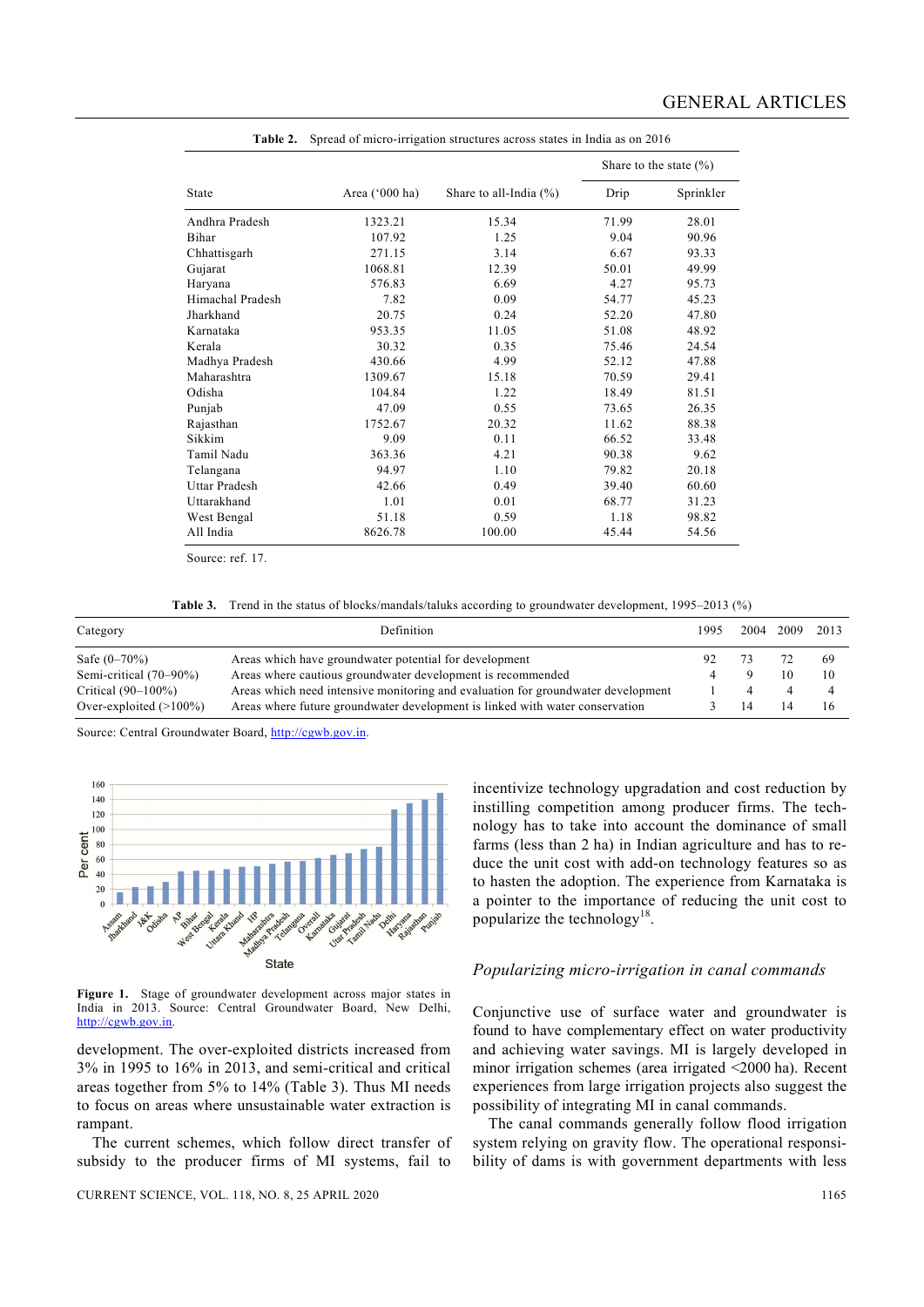# GENERAL ARTICLES

involvement of beneficiary farmers. Some of the resultant mismatch can be overcome by collecting water in individual or collectively operated water storage structures at the time of release which later can be successfully applied through MI at the proper time. The system is operational in some districts of Gujarat, Karnataka and Rajasthan. Upscaling this technology would require redesigning of irrigation and crop plans in identified areas. Expansion of MI to paddy and sugarcane in canal commands would release much pressure on water demand.

 Groundwater being a common property resource, individual farmers try to maximize its extraction. Area expansion of water-intensive crops and consequent overextraction of water jeopardize water conservation objectives. The situation needs appropriate policy targeting limiting water-intensive crops in water-constrained areas. This could be achieved by popularizing MI in canal commands. Basin-wise water budgeting and agricultural plans would help towards this. The extension system needs to consider the issues of water management more emphatically $19$ .

## *Role of renewable energy sources*

The Ministry of Water Resources and Ganga Rejuvenation, GoI, conducts a census on minor irrigation. Currently, preliminary data on the 5th minor irrigation survey is in public domain. It indicates that the major source of power is electricity (71%), followed by diesel (24.8%; Table 4). Between the fourth and fifth minor irrigation census, the number of electricity-operated irrigation systems has increased while those with diesel, manual labour/animal power and 'other sources' has reduced. The share of renewable sources like windmill and solar constitutes only about 0.1%. Solar power-aided pump sets along with MI systems can further reduce the energy requirement and carbon footprints.

## *Technology development and service provisions*

Irrigation technology is fast changing world over. Sensoraided controllers and automated irrigation systems that can regulate application of water and nutrients are gaining popularity. In view of enhanced saving of water, the policy needs to target add-on features, including precision water management systems. MI is an integral component of precision agriculture technology which has been slowly but steadily gaining popularity, especially for high-value crops. Integration of GIS, GPS and hyper-spectral imaging with precise application of water and fertilizers through the MI system creates a much higher value proposition in the field of high-tech agriculture.

 One major constraint faced in MI is the damage that may occur to the pipes and distributaries. Post-

## *Circular economy solutions and linking with micro-irrigation*

Circular economy is a model of production and consumption which involves sharing, leasing, reusing, repairing, refurbishing and recycling existing materials and products as long as possible $^{21}$ . Circular economy solutions target both the demand- and supply-side management measures in the water sector, for which MI can serve as a useful tool.

 In India, out of the estimated sewage generation of 40– 60 billion l/day in urban areas, only 20–30% is treated. This is in contrast with some technologically advanced countries like Germany and Israel (close to 100%), the United States (75%), and South Africa  $(60\%)^{22}$ . Treated wastewater reuse in Indian agriculture is constrained by policy gaps and ambiguity in tolerance thresholds of toxic chemicals and/or biological organisms. Though the National Water Policy (2012) encourages wastewater reuse to offset the impacts of freshwater extraction, the only standard or policy relevant to governing the application of wastewater in agriculture is the inadequate Central Pollution Control Board standards governing the application of treated agricultural sields $^{23}$ . Lack of such standards affects both farmers and consumers alike. Wastewater irrigation through wastewater irrigation cooperatives exists in some districts of Gujarat<sup>24</sup>. The three key factors identified to drive the spread of wastewater irrigation in Gujarat are reliability of water supply, rapid urbanization and profitability of using nutrient-loaded treated water in irrigation. Creation of more distributed infrastructure for wastewater treatment at block levels, establishment of quality and safety benchmarks for treated wastewater for irrigation, awareness building and scientific monitoring of nutrient load by a state-level independent regulator are key to exploring circularity solutions in agricultural water use. Such an arrangement at a large scale needs initiation of pilots at least in major water-constrained districts. Linking MI supports with wastewater recycling initiatives could help attain the objectives of water recycling and its efficient usage.

# *Financial innovations*

The top–down approach of MI development is fraught with several financial constraints. Further, the minor irrigation distribution in India is inequitable and favours relatively large farmers<sup>4</sup>, which transgresses to the sprinkler and drip irrigation as well. Consequently, much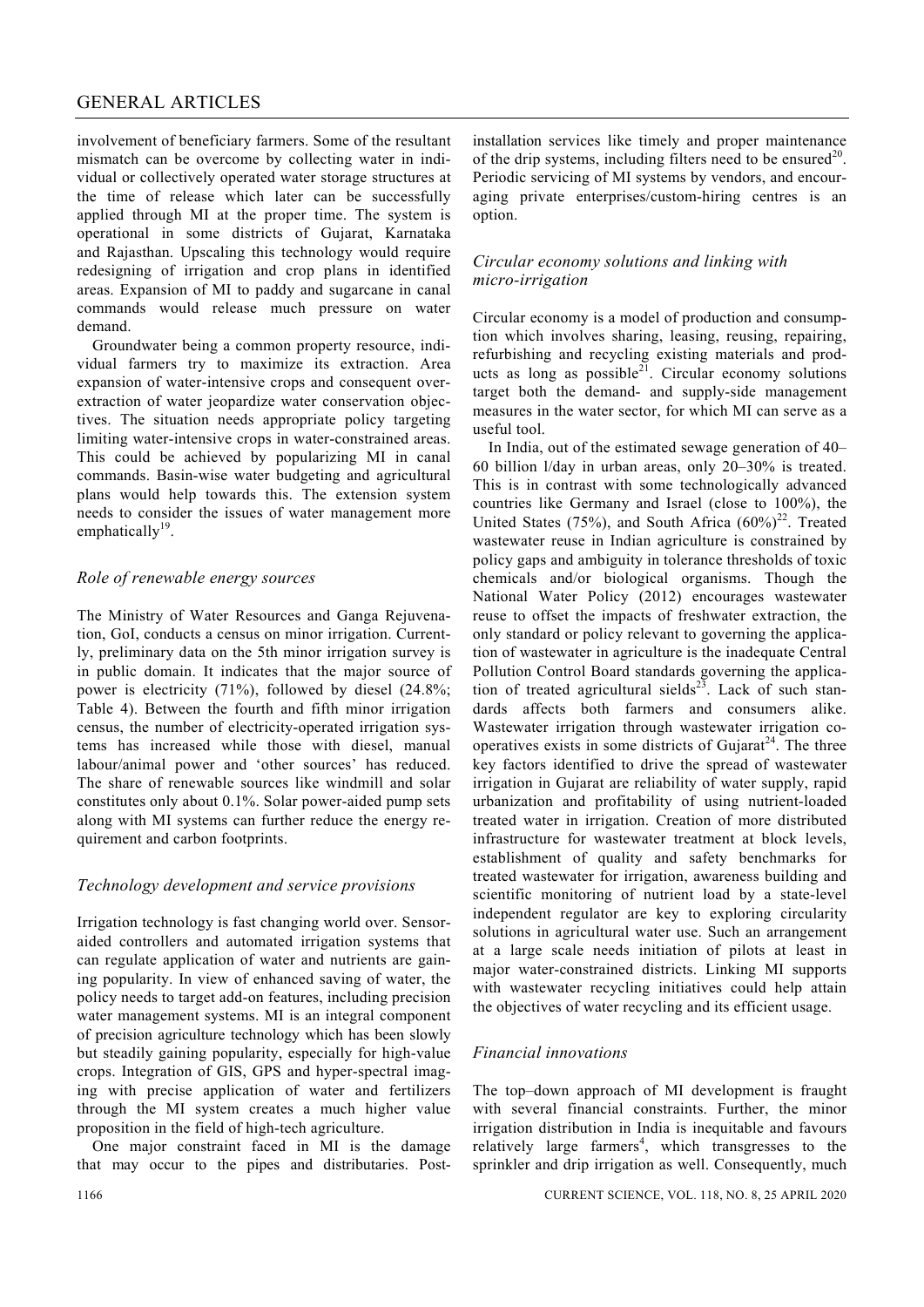|                   | Table 4. Change in major sources of power for minor irrigation in India between the fourth and fifth minor |  |  |  |  |  |  |  |  |  |  |  |
|-------------------|------------------------------------------------------------------------------------------------------------|--|--|--|--|--|--|--|--|--|--|--|
| irrigation census |                                                                                                            |  |  |  |  |  |  |  |  |  |  |  |

| MI Census              | Electricity | Diesel  | Windmill | Solar | Manual/animal | Others  | Total    |
|------------------------|-------------|---------|----------|-------|---------------|---------|----------|
| In numbers $(^{o}000)$ |             |         |          |       |               |         |          |
| Fourth                 | 11,448.4    | 6,474.5 | 27.9     | 5.8   | 777.5         | 1,671.6 | 20,405.6 |
| Fifth                  | 14.729.5    | 5,147.8 | 29.9     | 16.1  | 281.7         | 557.0   | 20,762.1 |
| Percentage to total    |             |         |          |       |               |         |          |
| Fourth                 | 56.1        | 31.7    | 0.1      | 0.0   | 3.8           | 8.2     | 100      |
| Fifth                  | 70.9        | 24.8    | 0.1      | 0.1   | 1.4           | 2.7     | 100      |

Source: Minor irrigation census, Government of India; http://mowr.gov.in/schemes-projects-programmes/ schemes/irrigation-census.

of the subsidy is appropriated by relatively richer farmers. One approach to address larger financial constraints in MI popularization is to follow innovative financial products like hybrid annuity model, which has several advantages over the traditional public–private partnership (PPP) model. Examples of substitution of waterguzzling crops with drip/sprinkler-friendly crops, and pursuing models that offer PPP opportunities (e.g. Ramthal Irrigation project, Karnataka) at a large scale are emerging<sup>25</sup>.

## *Linking micro-irrigation with water harvesting and conservation initiatives*

The subsidies in MI can be linked with water harvesting initiatives. Rainwater harvesting can be implemented as a viable alternative to conventional water-supply schemes<sup>26</sup>. as noted below.

*Run-off interception and recharge:* Typically, infrastructure assets required for this intervention depend on the hydro-geomorphology of the watershed and the user characteristics. In arid drylands of India, this offers a low-cost, soft-technology option often adapted by indigenous knowledge, yet producing an optimal return on investments made.

*Force infiltration and recharge*: This can provide significant gains in increasing resilience of aquifers if coupled with rational groundwater planning and management, coupled with MI. Bhungroo, a water management system that injects and stores excess rainfall underground and lifts it out for use during dry spells, is a rural innovation that has yielded significant gains in water harvesting. The massive underground reservoir can hold as much as 40 million litres of rainwater. It harvests water for about 10 days per year and can supply for as long as seven months $^{27}$ .

Linkage of MI with such initiatives in the long term would address supply-side constraints as well.

## *Enabling institutions and policies for water security*

Managing water resources confronts the issues of managing common property resources. Effective policy-making and institutional governance in water sector become practical when stakeholders with competing interests and demands jointly identify priorities and solve the problems consultatively. Multi-stakeholder/sectoral platforms (MSPs) have produced success stories in several sectors such as renewable energy and agriculture.

 MSP models for governance and policy making in agriculture<sup>28</sup> and water management<sup>29</sup> have proven success stories from the developing world. MI has to be considered as an integral part of the technology solution considered in the MSP initiative.

# **Conclusion and implications**

Aided by policy support, groundwater extraction has reached unsustainable proportion in India. MI helps in attaining greater water-use efficiency, thereby reducing the pressure on groundwater sources with reduced GHG emissions. MI has the potential to function both as demand- and supply-side management tool. However, only about 15% of potential areas could be brought under MI, warranting a course correction.

 MI development needs to be seen as an integral component of the overall agricultural policy, rather than a water conservation strategy. There is a need to develop water budgeting for highly localized agricultural units like watersheds, taking into consideration the demand and supply of water, and integrate MI in the crop plans. The command area development programmes need to factor in possibilities of MI development. The targeted geographical locations are to be prioritized, towards which the current stage of groundwater development could function as an indicator.

 MI development strategies need to technologically address the concerns of small farms in terms of scale economies, capital constraints and post-installation service requirements. The concept of 'affordable systems' is